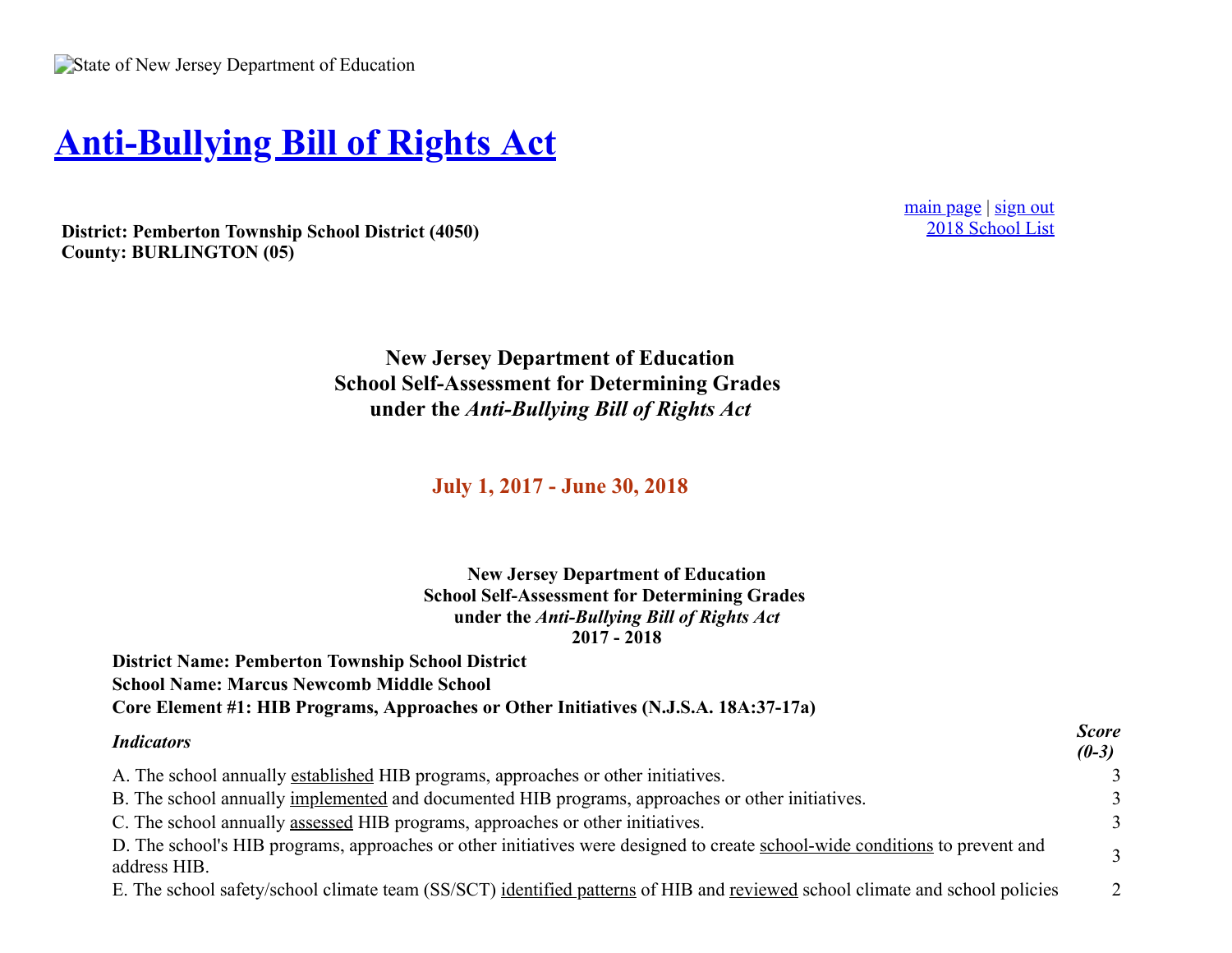## **Core Element #2: Training on the BOE- approved HIB Policy (N.J.S.A. 18A:37-17b and c)**

| <b>Indicators</b>                                                                                                                                                                                                                                | <b>Score</b><br>$(0-3)$ |
|--------------------------------------------------------------------------------------------------------------------------------------------------------------------------------------------------------------------------------------------------|-------------------------|
| A. School employees, contracted service providers and volunteers were provided <i>training</i> on the HIB policy.                                                                                                                                | $\overline{2}$          |
| B. The HIB policy training included instruction on preventing HIB on the basis of protected categories enumerated in the ABR<br>and other distinguishing characteristics that may incite incidents of discrimination or HIB.                     | 3                       |
| C. The HIB policy was discussed with students, in accordance with the district's process for these discussions.                                                                                                                                  | 3                       |
| SUB-TOTAL (possible 9)                                                                                                                                                                                                                           | 8                       |
| Core Element #3: Other Staff Instruction and Training Programs (N.J.S.A. 18A:6-112, N.J.S.A. 18A:37-22d, N.J.S.A. 18A:37-<br>26a, N.J.S.A. 18A:37-21d, N.J.S.A. 18A:26-8.2)                                                                      |                         |
| <b>Indicators</b>                                                                                                                                                                                                                                | <b>Score</b><br>$(0-3)$ |
| A. Each teaching staff member completed at least 2 hours of instruction in suicide prevention that included information on HIB,<br>in each five-year professional development period.                                                            | 3                       |
| B. Each teaching staff member completed at least 2 hours of instruction on HIB prevention, in each five-year professional<br>development period.                                                                                                 | $\overline{2}$          |
| C. The school anti-bullying specialist (ABS) was given time during the usual school schedule to participate in in-service training<br>in preparation to act as the ABS.                                                                          | $\overline{3}$          |
| D. The members of the school safety/school climate team (SS/SCT) were provided with professional development in effective<br>practices of successful school climate programs or approaches.                                                      | $\overline{3}$          |
| E. School building leaders have received information on the prevention of harassment, intimidation and bullying as part of their<br>training on issues of school ethics, school law and school governance.                                       | $\overline{3}$          |
| SUB-TOTAL (possible 15)                                                                                                                                                                                                                          | 14                      |
| Core Element #4: Curriculum and Instruction on HIB and Related Information and Skills (N.J.S.A. 18A:37-29)                                                                                                                                       |                         |
| <b>Indicators</b>                                                                                                                                                                                                                                | <b>Score</b><br>$(0-3)$ |
| A. The school provided ongoing, age-appropriate instruction on preventing HIB in accordance with the New Jersey Student<br>Learning Standards.                                                                                                   | 3                       |
| B. The school observed the "Week of Respect," during the week beginning with the first Monday in October of each year,<br>recognizing the importance of character education by providing age-appropriate instruction focusing on HIB prevention. | 3                       |
| SUB-TOTAL (possible 6)                                                                                                                                                                                                                           | 6                       |
| Core Element #5: HIB Personnel (N.J.S.A. 18A:37-20a, N.J.S.A. 18A:37-20c, N.J.S.A. 18A:37-21a)                                                                                                                                                   |                         |
| <b>Indicators</b>                                                                                                                                                                                                                                | <b>Score</b><br>$(0-3)$ |
| A. The principal appointed a school anti-bullying specialist (ABS).                                                                                                                                                                              | 3                       |

B. The ABS met at least two times per school year with the district anti-bullying coordinator (ABC). 3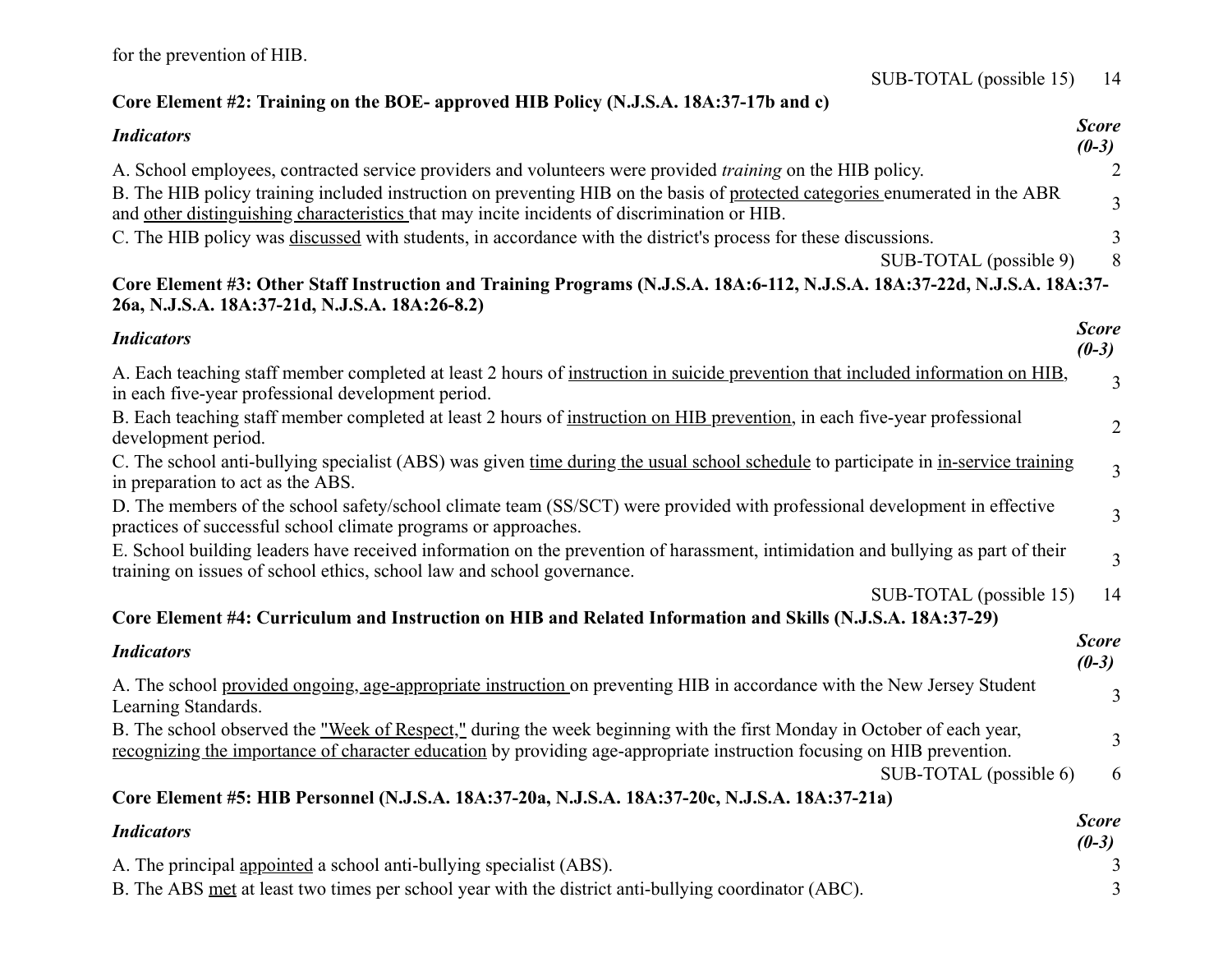| C. The school safety/school climate team (SS/SCT) met at least two times per school year to develop, foster and maintain a<br>positive school climate by focusing on the ongoing, systemic process and practices in the school and to address school climate<br>issues including HIB. | $\mathfrak{Z}$          |
|---------------------------------------------------------------------------------------------------------------------------------------------------------------------------------------------------------------------------------------------------------------------------------------|-------------------------|
| SUB-TOTAL (possible 9)                                                                                                                                                                                                                                                                | 9                       |
| Core Element #6: School-Level HIB Incident Reporting Procedure (N.J.S.A. 18A:37-15b(5), N.J.S.A. 18A: 37-15b(6)(a))                                                                                                                                                                   |                         |
| During the 2017-2018 school year, was there at least 1 report of HIB?                                                                                                                                                                                                                 | <b>Yes</b>              |
| <b>Option A Indicators</b>                                                                                                                                                                                                                                                            | <b>Score</b><br>$(0-3)$ |
| A. The school implemented the district's procedure for reporting HIB that includes all required elements.                                                                                                                                                                             | 3                       |
| B. The school implemented the district's procedure for reporting new information on a prior HIB report.                                                                                                                                                                               | 3                       |
| SUB-TOTAL (possible 6)                                                                                                                                                                                                                                                                | 6                       |
| Core Element #7: HIB Investigation Procedure (N.J.S.A. 18A:37-15b(5) and (6)(a) and (b))                                                                                                                                                                                              |                         |
| During the 2017-2018 school year, was there at least 1 report of HIB?                                                                                                                                                                                                                 | <b>Yes</b>              |
| <b>Option A Indicators</b>                                                                                                                                                                                                                                                            | <b>Score</b><br>$(0-3)$ |
| The school followed the BOE-approved policy on HIB investigation procedures, which provides for:                                                                                                                                                                                      |                         |
| A. Notification to parents of alleged offenders and alleged victims in each reported HIB incident.                                                                                                                                                                                    | 3                       |
| B. Completion of the investigation within 10 school days of the written incident report.                                                                                                                                                                                              | $\overline{\mathbf{3}}$ |
| C. Preparation of a written report on the findings of each HIB investigation.                                                                                                                                                                                                         | $\overline{3}$          |
| D. Results of the investigation reported to the chief school administrator (CSA) within 2 school days of completion of the<br>investigation.                                                                                                                                          | $\overline{3}$          |
| SUB-TOTAL (possible 12)                                                                                                                                                                                                                                                               | 12                      |
| Core Element #8: HIB Reporting (N.J.S.A. 18A:17-46)                                                                                                                                                                                                                                   |                         |
| <b>Indicators</b>                                                                                                                                                                                                                                                                     | <b>Score</b><br>$(0-3)$ |
| A. The school has a procedure for ensuring that staff member reports (i.e., verbal and written) include the required information<br>for all incidents of violence, vandalism and HIB.                                                                                                 | $\overline{3}$          |
| B. The official grades received from the NJDOE, for the Self-Assessment from the previous reporting period, for the school and<br>for the school district are posted on the home page of the school's website per the ABR and the requirements of the NJDOE.                          | 3                       |
| SUB-TOTAL (possible 6)<br>TOTAL SCORE (possible 78)                                                                                                                                                                                                                                   | 6<br>75                 |
|                                                                                                                                                                                                                                                                                       |                         |

[Return to School for Edits](https://homeroom5.doe.state.nj.us/abrd/2018/resend.php?s=302;n=Marcus%20Newcomb%20Middle%20School) | [Return to 2018 School List](https://homeroom5.doe.state.nj.us/abrd/2018/)